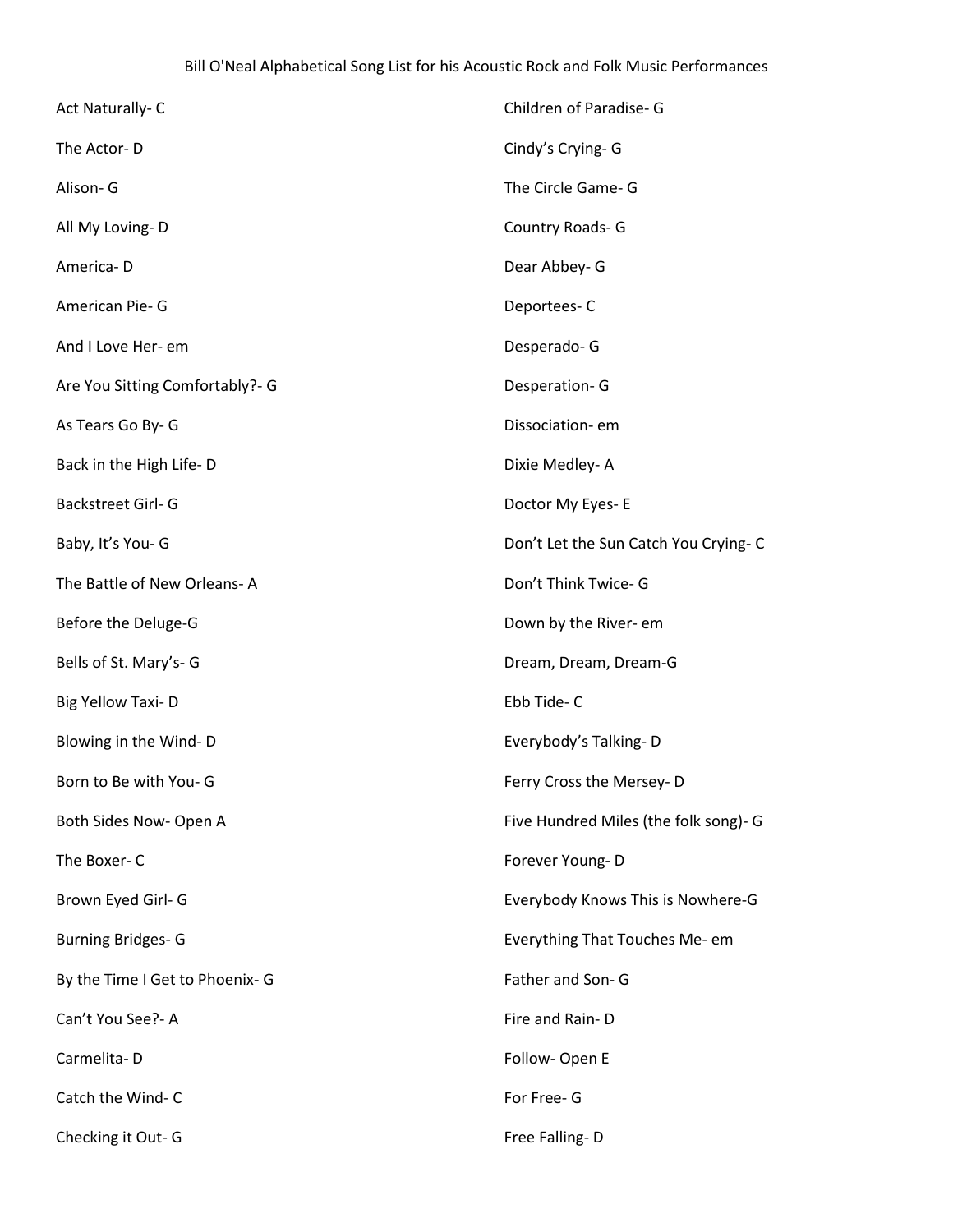| Friend of the Devil- G                     | I Saw Her Standing There-E                    |
|--------------------------------------------|-----------------------------------------------|
| The Gates of Eden-D                        | I Still Haven't Found What I'm Lookin' For- G |
| Girl- am                                   | I Think We're Alone Now- G                    |
| The Girl from the North County- G          | I Wanna Hold Your Hand- G                     |
| Glendale Train- G                          | I'm Looking Through You-D                     |
| Gypsy-em                                   | I'll Get You-C                                |
| Hand in Hand-A                             | Irish Heartbeat- G                            |
| Happy Christmas (War is Over)- E           | It Never Rains in California- G               |
| Hard Times- G                              | It's a Heartache-G                            |
| Heart of Gold-G                            | It's All Over Now, Baby Blue-D                |
| The Heart of the City-G                    | I've Just Seen a Face- G                      |
| Heat Wave-D                                | Jamaica Say You Will-G                        |
| Help!- G                                   | Jersey Girl-C                                 |
| Here We Go Again-C                         | John Barleycorn Must Die- em                  |
| Hey Jude-C                                 | The Joker- G                                  |
| High Flying Bird- am                       | Just Like a Woman- Drop D                     |
| Homeward Bound-Bb                          | The Kite Song-C                               |
| The House of the Rising Sun- G             | Lady Jane-D                                   |
| I Can't Help but Wonder Where I'm Bound- G | Land of Make Believe- Bb                      |
| I Can't Help It-G                          | Lawyers, Guns, and Money-A                    |
| I Don't Wanna Talk About It- G             | Leaving on a Jet Plane-D                      |
| I Dreamed Last Night- G                    | The Lion Sleeps Tonight- G                    |
| I Had to Fall in Love with You- G          | Let Her Go Down- G                            |
| I Never Thought I'd Live to be a Hundred-D | Lola-E                                        |
| If Not for You- G                          | Long, Long Time-D                             |
| In My Life-G                               | Looking for Love- G                           |
| I Started a Joke-C                         | Lost in the Flood- em                         |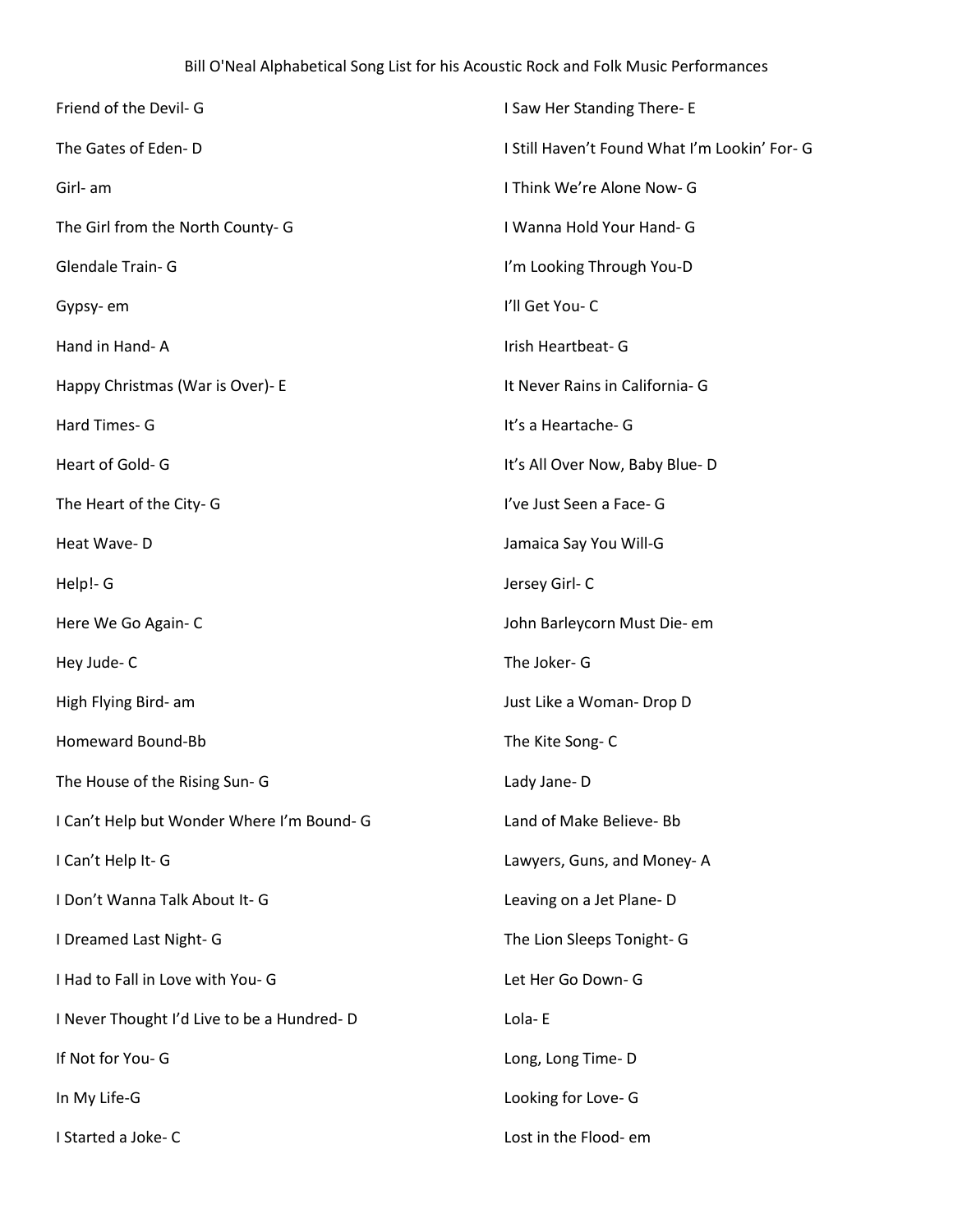| Louisiana Rain-D                   | Positively 4 <sup>th</sup> Street- G |
|------------------------------------|--------------------------------------|
| Lover's Cross-C                    | Prodigal Son-Open D                  |
| Lying Eyes- G                      | The Pusher-A                         |
| Love in Vain-G                     | Question-Open A                      |
| Main Street-D                      | Rain-Open D                          |
| Margaritaville-DDD in G            | Ramblin' Man-D                       |
| Maxwell's Silver Hammer-C          | Raised on Love- G                    |
| Me and Bobby Magee-C               | The Rebel Jesus-D                    |
| Mississippi (You're on My Mind)- G | Redneck Friend-Open E                |
| Mister Bojangles-D                 | Rhythm of the Rain- G                |
| Mister Tambourine Man-D            | Ride On- em                          |
| Morning Sky- G                     | Rock and Roll Girl- G                |
| Night Moves- G                     | Rock and Roll Music-Open D           |
| Nights in White Satin- em          | Rock Me on the Water-G               |
| Norwegian Wood-D                   | Rocket Man- G                        |
| Nowhere Man-D                      | Rockytop-G                           |
| Oblidi Oblidah- G                  | Rocky Raccoon-am                     |
| Once in a Very Blue Moon-C         | Romeo and Juliet- G                  |
| One-C                              | Round & Round (It Won't Be Long)- G  |
| The One I Love- em                 | Ruby Tuesday- am                     |
| One More Broken Dream-D/A          | Sandy-C                              |
| Our Lady of the Well- G            | Second Avenue-D                      |
| Out of Time-DDD in G               | She Don't Look Back-D                |
| Pamela Brown-D                     | The Silver-Tongued Devil-C           |
| Paradise- G                        | Sitting on a Fence-D                 |
| Peaceful, Easy Feeling- G          | Sing My Songs to Me-D                |
| Play with Fire- em                 | Sister Golden Hair Surprise-D        |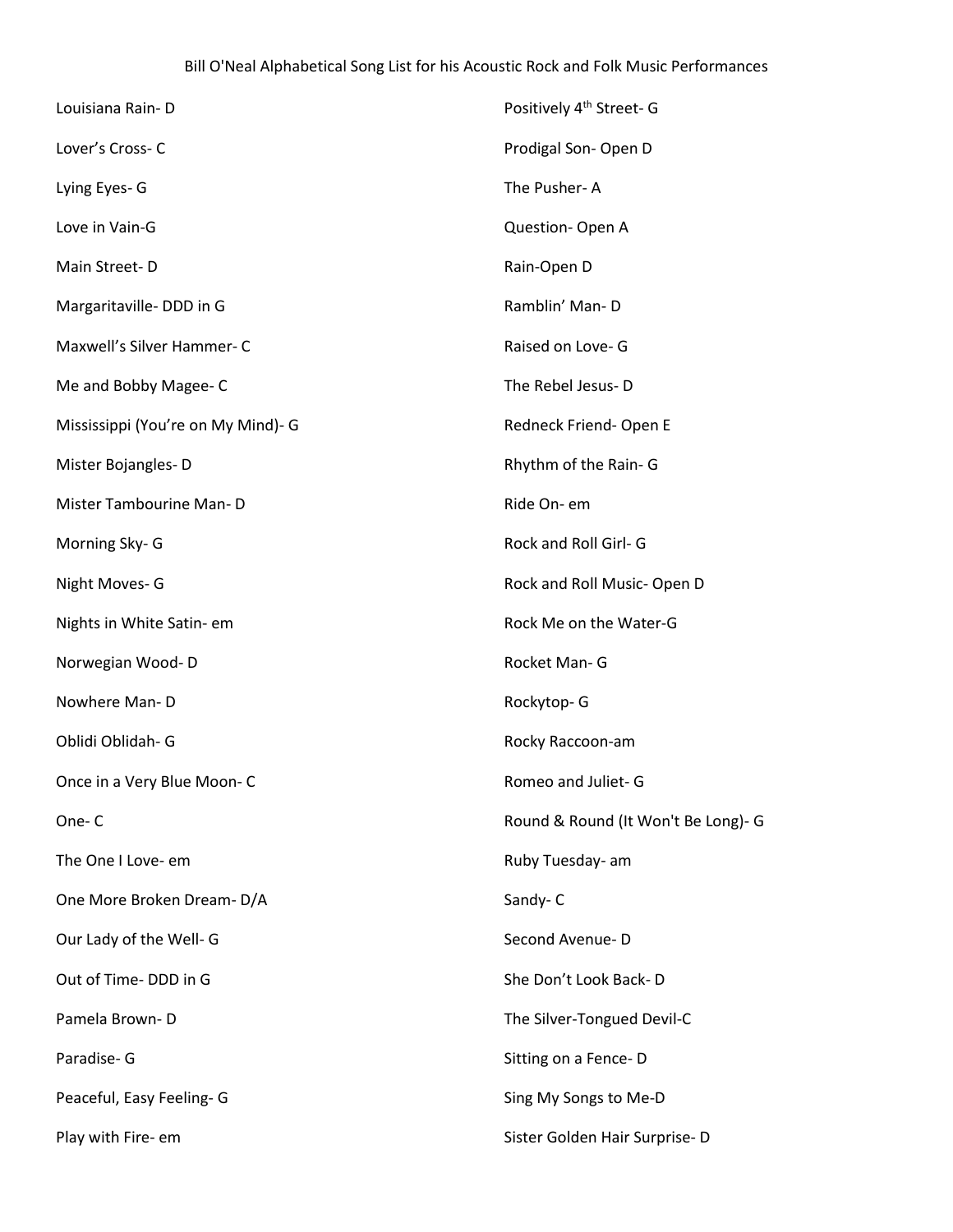| Sitting on the Dock of the Bay-G         | Veracruz- am                 |
|------------------------------------------|------------------------------|
| Something Fine- Open F                   | Vincent- am                  |
| Sounds of Silence- em                    | Voices in the Sky-D          |
| Spirit in the Night-em                   | Walk Away Renee- G           |
| Stand by Me- DDD in G                    | Walkin' Back to Georgia- G   |
| The Story in Your Eyes- am               | Warm Love-G                  |
| The Streets of Laredo- G                 | Watching the River Run- G    |
| Sugar Mountain- G                        | The Water's Wide- G          |
| Summer Rain- am                          | Way Downtown- G              |
| Sweet Baby James-D                       | Wavelength- G                |
| <b>Swinging Doors-G</b>                  | What a Wonderful World- G    |
| Take It Easy-G                           | When the Children Cry-C      |
| Take It or Leave It-DDD in G             | Where do the Children Go?- G |
| Take It to the Limit-G                   | A Whiter Shade of Pale-G     |
| Teach Your Children-D                    | Who Are You Now?- G          |
| That's No Way for Me to Get Along-Open D | Who'll Stop the Rain?- G     |
| This Boy-C                               | Wild Horses- G               |
| This Land is Your Land- G                | Wild World- am               |
| Time After Time- G                       | Without You-C                |
| The Times They Are a' Changing- G        | A Woman's Touch- G           |
| To Love Somebody- G                      | Woodstock- am                |
| Tom Traubert's Blues-D                   | Words of Love-A              |
| Traveling Man-C                          | The Working Class Hero- am   |
| True Love Knows No Season- G             | Yesterday-C                  |
| Tuesday Afternoon- C                     | You Ain't Going Nowhere- G   |
| Tupelo Honey- G                          | You Look Wonderful Tonight-G |
| Valerie- G                               | Your Cheating Heart-C        |